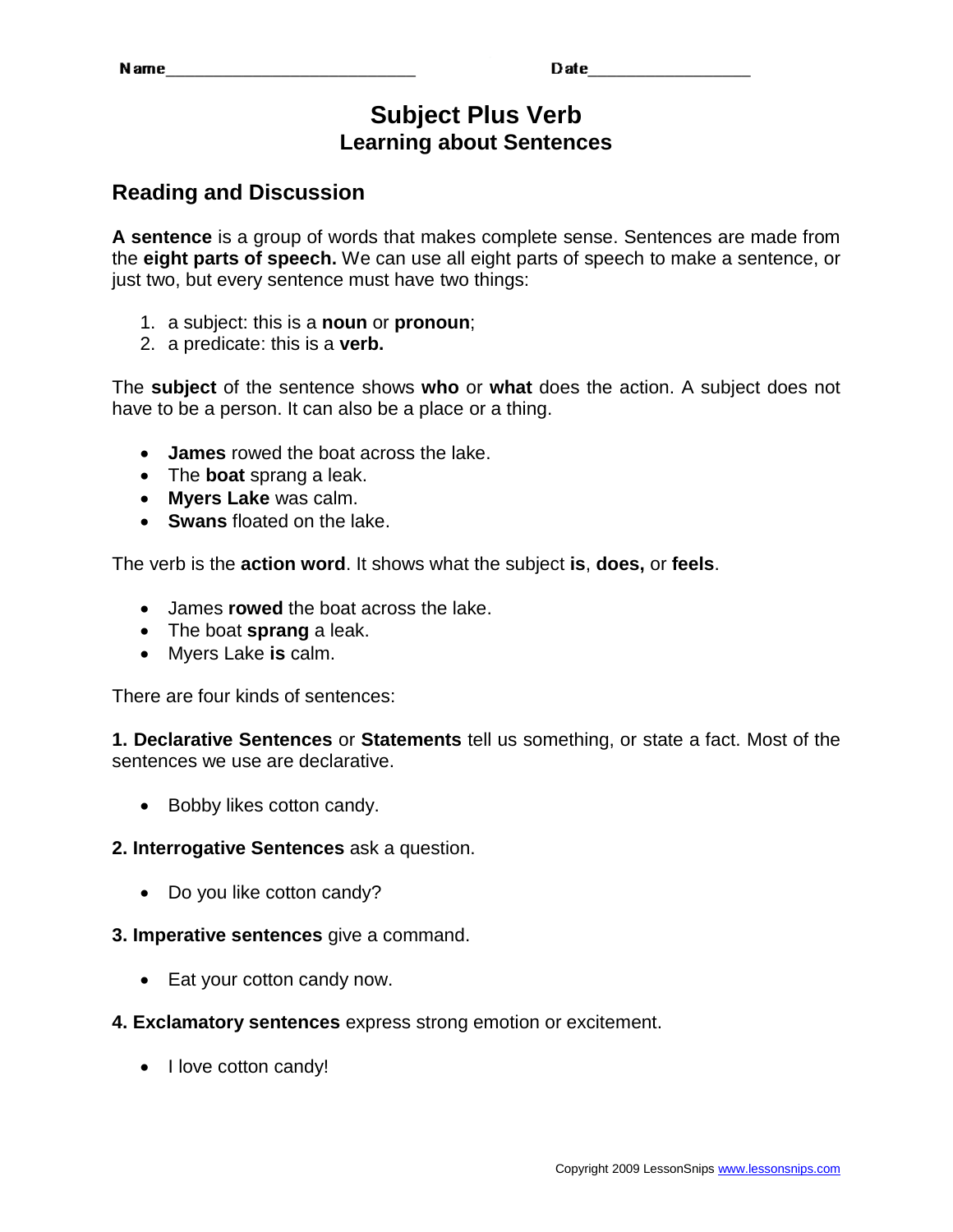**Imperative sentences** can sometimes be a little confusing. You have learned that a sentence must have a subject and a verb, but the subject in imperative sentences is often invisible! Let's look at some examples:

- Eat your cotton candy now.
- Feed the goldfish.
- Jump!

Who or what is the **subject** of these sentences? It's easy to find out if you remember two things:

- 1. An imperative sentence is a sentence that gives a command.
- 2. A command is an order given to someone, so what the sentence is saying is this:
	- **You** eat your cotton candy now.
	- **You** feed the goldfish.
	- **You** jump!

The subject of most imperative sentences is **you.** When **you** is used as an invisible or unwritten subject it is called "you understood" or you implied. It means that the reader understands the subject is **you**.

Like declarative sentences, imperative sentences end with a **period**, and they always begin with a **capital letter**.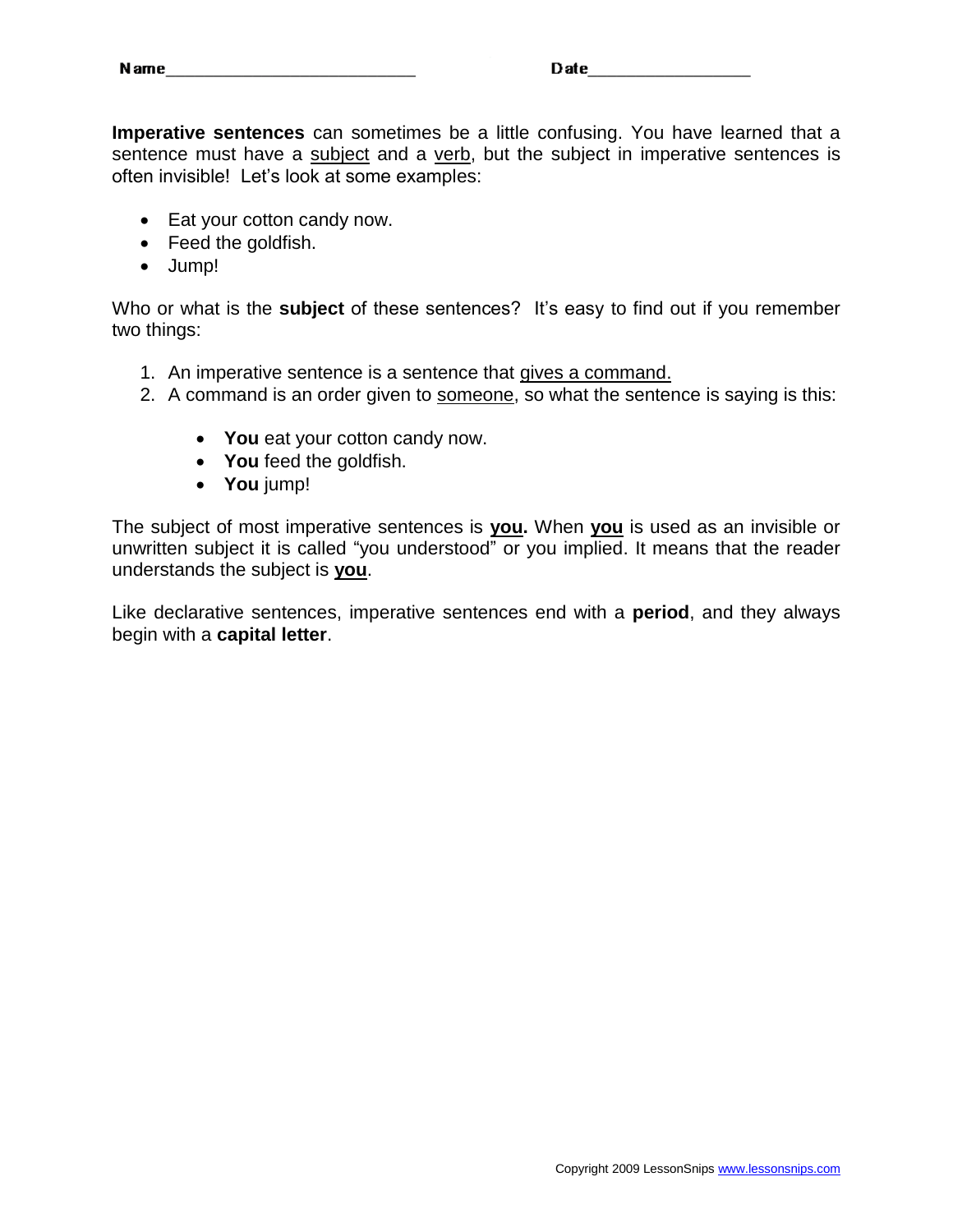# **Activities**

## **Activity A:** Let's Review

| 1. A sentence is a group of words that makes ___________________________________. |  |
|-----------------------------------------------------------------------------------|--|
|                                                                                   |  |
|                                                                                   |  |
|                                                                                   |  |
|                                                                                   |  |
|                                                                                   |  |
| 7. Sentences that show strong emotion or excitement are called _________________. |  |
| 8. What kind of sentence often uses an understood subject? _____________________  |  |
| 9. What word is used as an understood subject? _________________________________  |  |
|                                                                                   |  |

### **Activity B:** Underline the subject in the following sentences. If the subject is "you understood", write the word **you** after the sentence.

- 1. Helen Keller was born in Alabama.
- 2. Scarlet fever left Helen blind, deaf and mute.
- 3. Annie Sullivan taught Helen how to communicate.
- 4. Read about Helen and Annie.
- 5. In 1900, Helen enrolled in Radcliffe College.
- 6. Helen is honored throughout the world for her courage.
- 7. The Miracle Worker is a famous movie based on Helen's life.
- 8. Learn from Helen's inspiring life.

**Activity C:** Write an imperative sentence on the line below.

\_\_\_\_\_\_\_\_\_\_\_\_\_\_\_\_\_\_\_\_\_\_\_\_\_\_\_\_\_\_\_\_\_\_\_\_\_\_\_\_\_\_\_\_\_\_\_\_\_\_\_\_\_\_\_\_\_\_\_\_\_